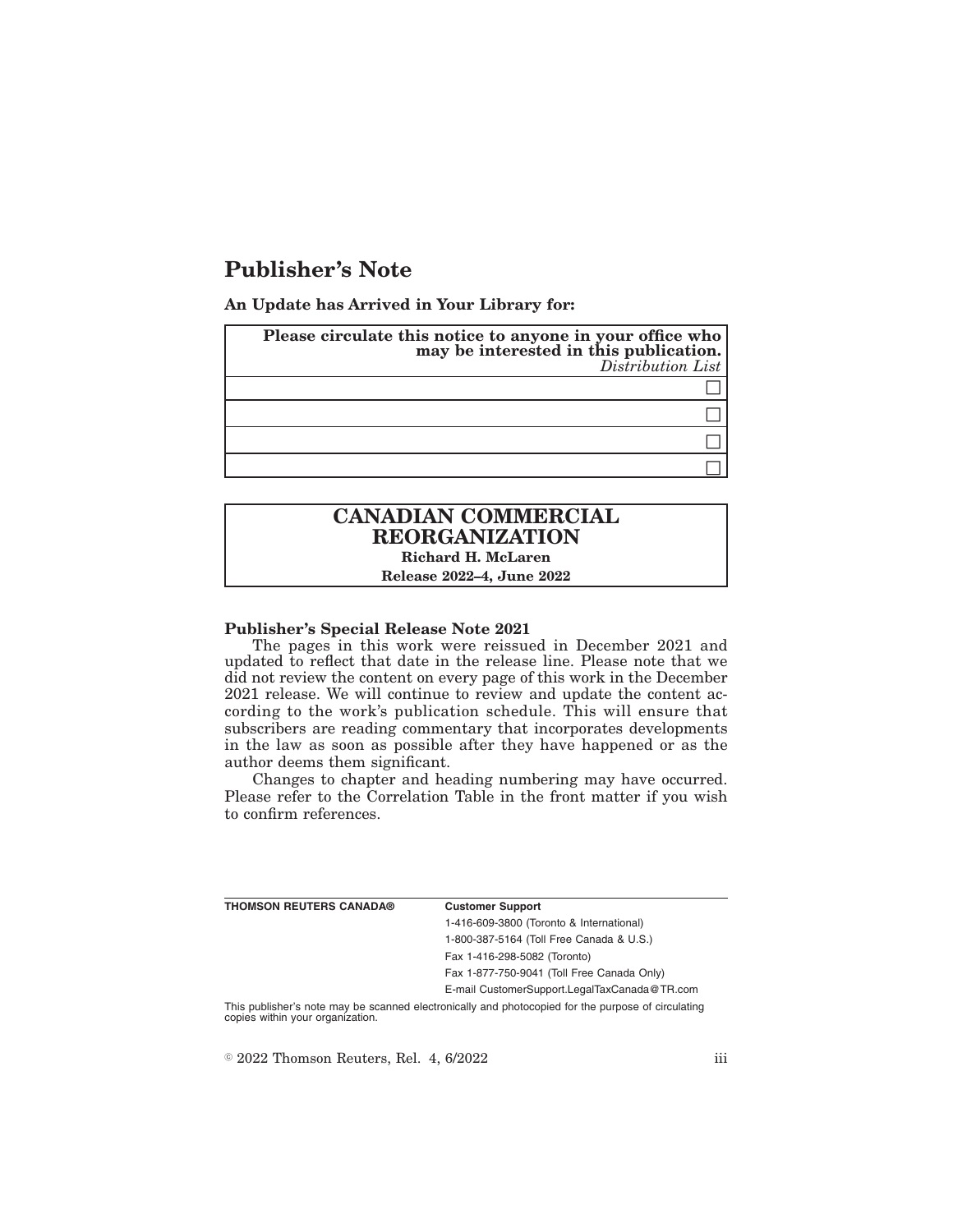This publication is designed to help practitioners manage or avoid bankruptcy by keeping up to date on legislative and judicial changes. Updated regularly, with the Companies' Creditors Arrangement Act (CCAA) provisions and the parallel Bankruptcy and Insolvency Act (BIA) provisions for each stage of reorganization set out, this title helps practitioners understand both the BIA and the CCAA. Up-todate information includes key decisions relevant to insolvency practice and substantial BIA and CCAA amendments now in force.

#### **What's New in this Update:**

This release features updates to Chapters 2 (Statutory Requirements for Eligibility to Reorganize), 3 (The Application Process), and 7 (Receivership under the Bankruptcy and Insolvency Act).

### **Highlights**

**Statutory Requirements For Eligibility To Reorganize — Jurisdiction Of Courts Under The Bankruptcy and Insolvency Act — Generally** — The Ontario Court of Appeal considered whether the appellant had a right of appeal pursuant to s. 193(a) of the BIA as the matter involved the appellant's future rights in relation to procedural fairness. The court found that the appellant's request did not fall within the scope of s. 193(a) because the appellant's right to procedural fairness was not a future right but a present one that existed at the time of the trial: *Ting (Re)*, 2021 ONCA 425 (Ont. C.A.), leave to appeal refused (2022), 97 C.B.R. (6th) 1 (S.C.C.).

**Statutory Requirements for Eligibility to Reorganize — Jurisdiction of Courts Under the Bankruptcy and Insolvency Act — Generally** — The Ontario Court of Appeal considered whether the chambers judge erred in applying an overly restrictive and narrow interpretation of s. 193(c) of the BIA. In its decision, the court noted that case law advocating for a broader approach came from appellate decisions in other provinces and the panel decisions made within Ontario took a narrower interpretation. Further, the court found that the practical differences between the narrow and broad approach were overstated and, upon analysis, there appeared to be consensus among the case law presented. The court held that in applying s. 193(c), one must ask whether the order would result in a loss or gain or jeopardize the property value in surplus of \$10,000. The court held that the chambers judge had correctly identified the legal principles: *Hillmount Capital Inc. v. Pizale*, 2021 ONCA 364 (Ont. C.A.).

**Statutory Requirements for Eligibility to Reorganize — Jurisdiction of Courts Under the Bankruptcy and Insolvency Act —**